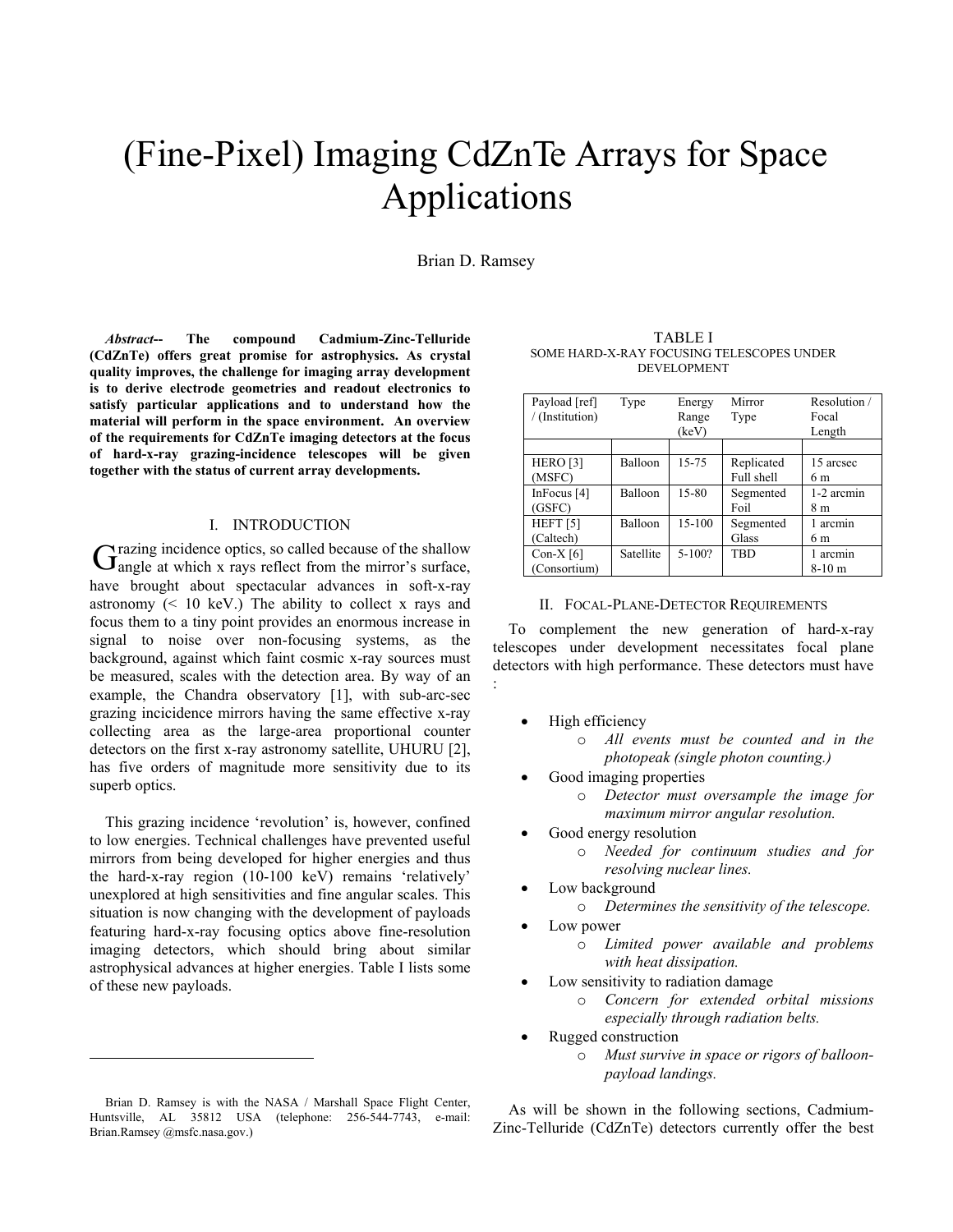combination of these parameters and as a consequence these detectors are being actively developed for this role.

## *A. Efficiency*

The high effective atomic number of CdZnTe ensures good absorption efficiency with a modest 1-2 mm thickness. Further, at 50 keV the Compton scattering cross section is 2 orders of magnitudes lower than the photoelectric absorption cross section and this ensures that interactions depositing the full incident x-ray energy are predominant. Fig. 1 shows the absorption efficiency of CdZnTe compared with silicon and gallium arsenide.



Fig. 1. Comparison of the absorption efficiency of 2 mm of CdZnTe, silicon, and gallium arsenide.

# *B. Imaging and Energy Resolution*

High-angular-resolution hard-x-ray optics necessitate detectors with a large number of very fine pixels, e.g. Hero features 15-arcsec-HPD mirrors, which for a 6-m focal length means a focal spot of diameter 0.43 mm. To ensure that the resolution of the telescope is not compromised by the detector, the detector resolution must be at least a factor of two better than this, or around 200 microns FWHM. Further, to sample the full focal plane the detector must have 128 x 128 pixels, either in one single unit or in a tiled array of detectors. Other telescopes [Table 1] have different requirements due to different angular resolutions, but in all cases a large number of fine pixels must be read out.

Various groups are developing custom detectors plus the necessary readout electronics. The approach is either to use a pixellated array [7,8,9] or a strip-type readout [10]. In the latter, orthogonal grids of readout electrodes are deposited on the two sides of the CdZnTe crystal, with each strip connected to a separate electronic readout channel. This approach reduces the electronic complexity, using 2n channels rather than  $n^2$  for an n x n effective array. It does, however, result in greater noise as each strip spans the full crystal. In the pixellated configuration, the cathode is contiguous and the anode readout pads are each connected, via bonding, to a separate readout channel on a custom electronic chip resulting in a 1-to-1 correspondence between the number of readout channels and the number of pixels (Fig. 2). Typically the custom chip, termed an ASIC for Application Specific Integrated Circuit, would contain the preamplifiers and shapers plus a peak level detector and a multiplexing system and would have very low noise --- 40 electrons RMS has been reported [7].



Fig. 2. Implementation of CdZnTe pixellated array with custom electronics [7].

These imaging developments are well underway and CdZnTe arrays with progressively smaller pixels are being tested. At MSFC, for example, devices having 16 x 16 arrays of 300-micron-pitch pixels are currently under evaluation.

The benefit of very-fine-pixel devices is that the total crystal leakage current and capacitance is shared over many channels and so very low noises can be achieved. Further, tailing is significantly reduced through the 'near-field effect which ensures that most of the signal induction takes place near to the readout electrode. This permits single carrier charge collection, which greatly improves the resolution. Energy resolutions of better than 1% at 60 keV have been reported with 700-micron-pitch pixels [7].

There are, however, some problems associated with finepixel detectors which increase as pixel size becomes smaller. One of these is the fact that as pixel sizes are reduced, the ratio of pixel gap to pad becomes larger and so more events materialize in the gap. The field in this gap region is low near the pads and charge loss occurs. To compensate for this, steering electrodes have been introduced. These are shown schematically in Fig. 3, as electrodes interleaved between the readout pads and biased very slightly below the pad potential. Field lines in this region that would normally terminate on the crystal surface are pushed onto the adjacent pixel improving charge collection. In [11] it was reported that with a 100-micron interpixel gap the energy resolution at 60 keV was improved by a factor of two (from 3.5 keV to 1.8 keV) when a steering grid was used.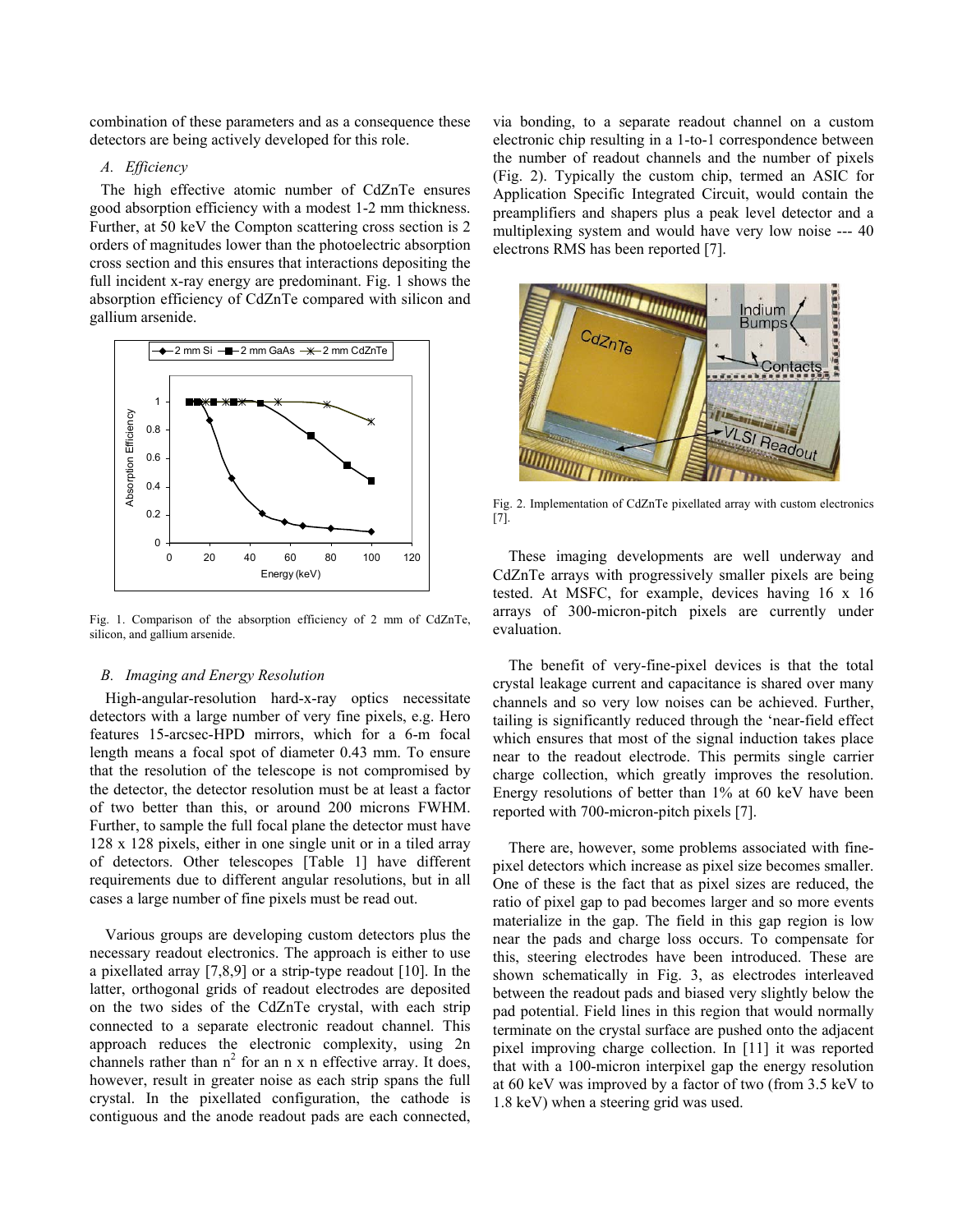

Fig. 3. Inter-pixel steering electrode to reduce charge loss.

A second effect of small pixels is that there are more shared events. Typical charge-cloud diffusions in 2-mmthick crystals are  $\sim 50 - 100$  microns and the range of the K-shell characteristic x-rays are  $\sim$  200 microns, so that as pixel sizes approach this, many events will be shared between adjacent pixels. In [12] it was reported that 24% of events were shared with a 500-micron-pitch detector. Measurements here at MSFC indicate that this increases to 35-40 % for 300-micron-pitch pixels. Adding the signal from adjacent pixels increases the noise level and hence the energy resolution is degraded. However, signal sharing offers the possibility of sub-pixel spatial resolution, which may be a significant benefit as mirror quality improves.

 To date, devices with sufficient area and pixel sizes for the hard-x-ray telescopes under development have yet to be demonstrated. However, developments with smaller arrays look encouraging and no *major* problems are foreseen in scaling these up. The question of crystal quality remains but should soon be answered as groups undertake detailed finebeam scanning of these small-pixel arrays.

## *C. Background*

Although the use of focusing optics dramatically reduces the effective background by concentrating all the source flux into a tiny region, the residual background in the focal spot area eventually dominates the telescope's sensitivity if long enough observations are performed. Table II demonstrates this. Here, the required maximum desired detector background, in units of counts/cm<sup>2</sup> sec keV, is given for two different telescope systems as a function of observing time. The maximum background is defined as the level below which the source observation will be photon limited, *i.e.* limited by fluctuation in the number of source photons measured rather than by fluctuations in the number of detector background events present in the image. We can see that as integration times increase, the background level must be progressively smaller to prevent it dominating the source measurement. For reference, the satellite payload used in the calculation was an arc-minute-resolution, 8.5-m-focal-length system with three mirror modules while the HERO system was 15 arcsec-resolution, 6-m-focal-length, with 16 modules.

TABLE II APPROXIMATE MAXIMUM BACKGROUND TO MAINTAIN PHOTON-LIMITED OBSERVATIONS IN GIVEN OBSERVING TIME.

| <b>Integration Time</b><br>(s) | Background (Counts / cm <sup>2</sup> s keV) |                         |  |
|--------------------------------|---------------------------------------------|-------------------------|--|
|                                | Satellite                                   | HERO balloon<br>payload |  |
|                                |                                             |                         |  |
| ۱O                             | $3.10^{-3}$                                 | $2.10^{-2}$             |  |
| 10 <sup>4</sup>                | $3.10^{4}$                                  | $2.10^{-3}$             |  |
|                                | $3.10^{-5}$                                 | $2.10^{-4}$             |  |
|                                |                                             |                         |  |

The background in CdZnTe flight detectors consists of an aperture-dependent diffuse component plus direct and indirect effects of charged particles acting with the detector and surrounding structures. Thus the background rate depends among other things on the field of view of the detector, the detector material and thickness, the shield materials and geometry, and, if the shield is an active one, the shield threshold. The key is obviously to maximize background rejection, but minimize valid event losses.

The best way to gauge background levels is to fly test detectors in representative environments and several groups have done this with CdZnTe payloads on high-altitude balloons. A compilation of representative data [13] is given in Fig. 4, plotted in counts per  $cm<sup>3</sup>$  to remove the variation due to the different crystal thicknesses flown. These data show that simple passive shielding does not provide the lowest background and that more sophisticated active shielding, surrounding the whole detector, is necessary. These active shields, which are typically a scintillator such as Bismuth Germanate (BGO) or Sodium or Cesium Iodide (NaI, CsI), provide prompt signals to reject events that trigger both the shield and the detector. Thus any additional secondaries that are produced in the shield and enter the main detector are promptly rejected.



Fig. 4. Compilation of CdZnTe background data taken at balloon altitudes from [13].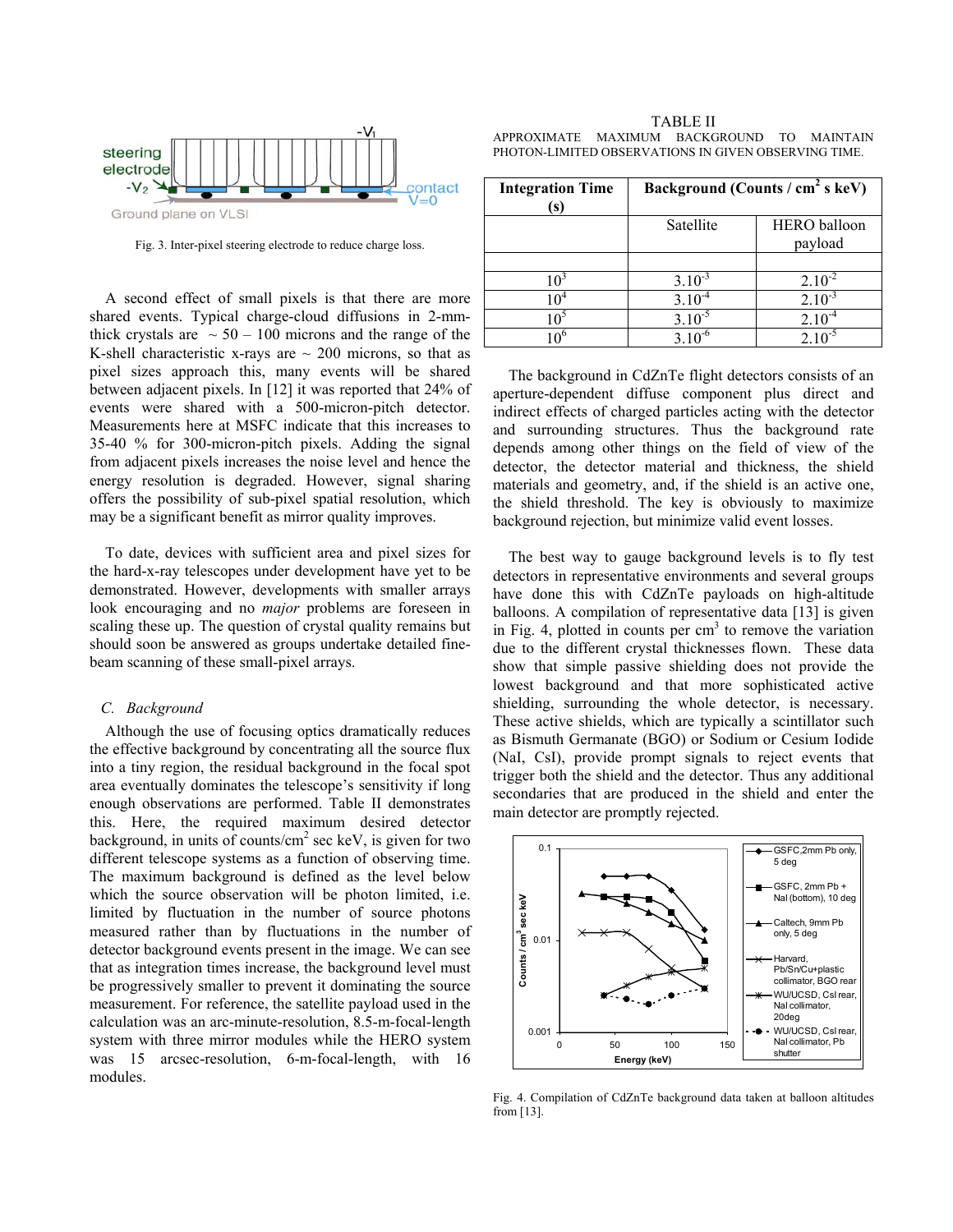Other conclusions of these studies were that the background scales with detector thickness and that there was no evidence of neutron capture effects in the CdZnTe. This latter is of importance as one of the natural isotopes of cadmium has a very high thermal neutron absorption cross section and it was thought that the prompt gamma emission from this reaction could be a large source of background in CdZnTe. No evidence was found for the capture of this prompt gamma ray in the surrounding shields.

Scaling the lower curves plotted in Fig. 4 for a 2-mmthick detector, the background level at balloon altitudes would be such that we could observe for nearly  $10^5$  s before the detector background would dominate. Such integration times are typical in x-ray astronomy.

To gauge the background levels expected in orbit, we have taken the satellite experiment configuration above, assumed a 2-mm-thick detector surrounded by a thick BGO active shield, and performed detailed modeling for two different orbits [14]. The first of these was a Low Earth Orbit (LEO), 500 km altitude and 28.5 inclination, and the second was an L2 orbit, at the second Lagrange point, 1.5 million km from earth and desirable for its steady thermal environment and the long uninterrupted viewing of most of the sky which it affords. These two orbits have very different background environments, the former having a much larger cosmic-ray flux due to repeated passages through the South Atlantic Anomaly. This is reflected in the much greater residual detector background rate predicted for the LEO, shown in Fig. 5, which at 75 keV is almost an order of magnitude higher than the L2 orbit detector background shown in Fig. 6. In both cases, the bulk of the background arises from activation of the BGO shield material (simulations with NaI or CsI shields give similar results). Activation of the CdZnTe detector itself is one to two orders of magnitude below this across the energy range of interest. Not evident in this figures is the fact that *without* the BGO the residual rate would be almost an order of magnitude higher, and that the shield definitely reduces the background considerably. Nevertheless, it is probable that the modeled shield in this case is too thick, and that a greater reduction in background can be achieved by making it thinner.

It is evident that in low earth orbit, for the case presented, observations will be background limited in short  $(\leq 10^4 s)$ observations times. Additional background reduction, beyond thinning the shield, can be obtained by making use of the depth sensing technique in which the ratio of anode to cathode signal is used to determine the depth of interaction in the crystal [10]; any low energy event materializing deep inside the crystal would be rejected as invalid. As Compton scatters of high-energy photons form a significant component of the residual background, this should prove a powerful additional method of background rejection. As CdZnTe detectors rely on the efficient collection of



Fig. 5. Modeled CdZnTe background for a satellite in low earth orbit (LEO)



Fig. 6. Modeled CdZnTe background for a satellite in an L2 orbit.

#### *D. Radiation Damage*

Semiconductor detectors are known to suffer radiation damage when flown in space. Germanium detectors (p type coaxial), for example, display signs of damage after only a few x  $10^7$  protons / cm<sup>2</sup>. Typical effects are loss of charge and increased leakage current. For balloon-borne instruments the charged particle fluences are low even for planned 100-200 day flights, but for satellites, the expected charged particle dose depends critically on the orbit. For example, in a 500-km-altitude, 28.5-deg-inclination orbit we could expect around  $3.10^8$  protons (E> 1 MeV) / cm<sup>-2</sup> year<sup>-1</sup>, mostly due to passages through the South Atlantic Anomaly, whereas at the second Lagrange point, this would drop to  $6.10^6 / \text{ cm}^2 \text{ year}^1$ .

electrons, it is important to know what level of irradiation